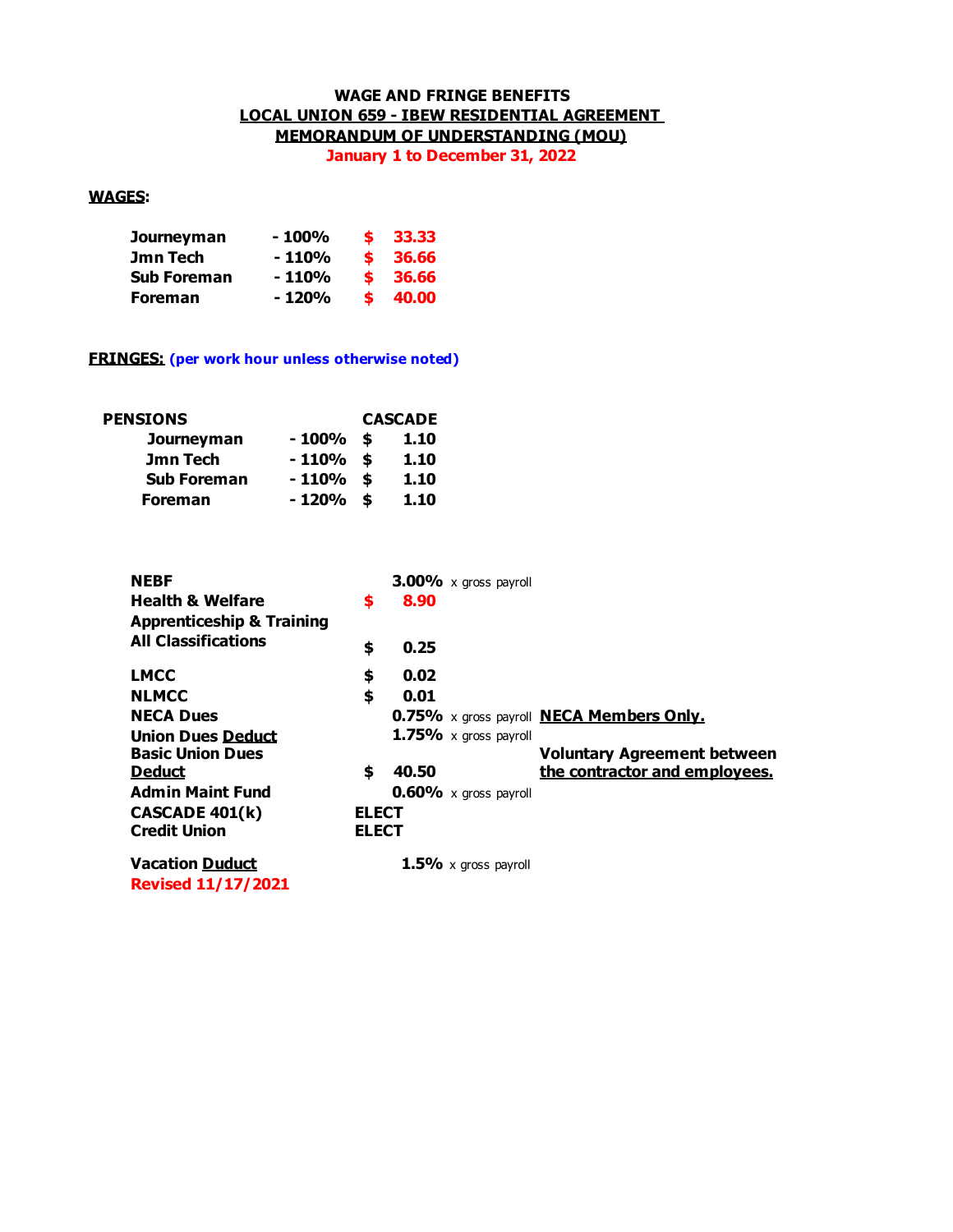# **OREGON PACIFIC-CASCADE CHAPTER, N.E.C.A. RAW LABOR COSTS SHEET LOCAL UNION #659, I.B.E.W. RESIDENTIAL AGREEMENT MEMORANDUM OF UNDERSTANDING (MOU)**

**January 1 to December 31, 2022**

|                            |         | 120%           | 110%               | 110%            | 100%    |  |
|----------------------------|---------|----------------|--------------------|-----------------|---------|--|
|                            |         | <b>FOREMAN</b> | <b>SUB FOREMAN</b> | <b>JMN TECH</b> | JRNYMAN |  |
| <b>BASE WAGES</b>          |         | \$40.00        | \$36.66            | \$36.66         | \$33.33 |  |
| N.E.B.F.                   | 3.00%   | 1.20           | 1.10               | 1.10            | 1.00    |  |
| Cascade Pension            | \$1.10  | 1.10           | 1.10               | 1.10            | 1.10    |  |
| Health & Welfare           | \$8.90  | 8.90           | 8.90               | 8.90            | 8.90    |  |
| Apprenticeship & Training  | \$0.25  | 0.25           | 0.25               | 0.25            | 0.25    |  |
| <b>LMCC</b>                | \$0.02  | 0.02           | 0.02               | 0.02            | 0.02    |  |
| <b>NLMCC</b>               | \$0.01  | 0.01           | 0.01               | 0.01            | 0.01    |  |
| Admin Maintenance          | 0.60%   | 0.24           | 0.22               | 0.22            | 0.20    |  |
| N.E.C.A. Dues              | 0.75%   | 0.30           | 0.27               | 0.27            | 0.25    |  |
| <b>COST PER HOUR</b>       |         | \$52.02        | \$48.54            | \$48.54         | \$45.06 |  |
| Social Security            | 6.20%   | 2.48           | 2.27               | 2.27            | 2.07    |  |
| Medicare                   | 1.45%   | 0.58           | 0.53               | 0.53            | 0.48    |  |
| Workers' Compensation      | 6.20%   | 2.48           | 2.27               | 2.27            | 2.07    |  |
| Workers' Benefit Fund      | \$0.033 | 0.03           | 0.03               | 0.03            | 0.03    |  |
| State Unemployment         | 3.90%   | 1.56           | 1.43               | 1.43            | 1.30    |  |
| Federal Unemployment       | 0.60%   | 0.24           | 0.22               | 0.22            | 0.20    |  |
| <b>Liability Insurance</b> | 4.60%   | 1.84           | 1.69               | 1.69            | 1.53    |  |
| <b>TOTAL DIRECT COST</b>   |         | \$61.23        | \$56.98            | \$56.98         | \$52.74 |  |

**<sup>1</sup>** Only applies to NECA Members.

**<sup>2</sup>** Maximum Social Security **\$137,700**. No salary maximum for Medicare.

**<sup>3</sup>** Average base rate for industry; actual rate may vary based on individual contractors' x-mod, ins. co. rates, and/or prem./group/individual rate debits/credits.

**<sup>4</sup>** Collected on the first **\$39,300** of annual gross payroll per employee.

**<sup>5</sup>** Collected on the first **\$7,000** of annual gross payroll per employee.

**<sup>6</sup>** Average rate for industry; actual may vary based on contractor/sub-contractor payroll, co. claims exp., type work performed, ins. co. rates, and/or years in bus. Basic Union Dues = **\$40.50**

#### **Agreement expires 12/31/2022**

The Oregon Pacific-Cascade Chapter, NECA strives to ensure that the data contained in the RLCS's is accurate. This chart is for informational purposes only. No expressed or implied guarantee of its accuracy is made by OR PAC Chapter NECA or IBEW LU 659. However, please be advised that some of the costs reflected are contractor specific and must be taken into accountduring the bidding process.

### **Revised 11/17/2021**

**LU659 apprenticeship is the Crater Lake JATC - MA# 5001**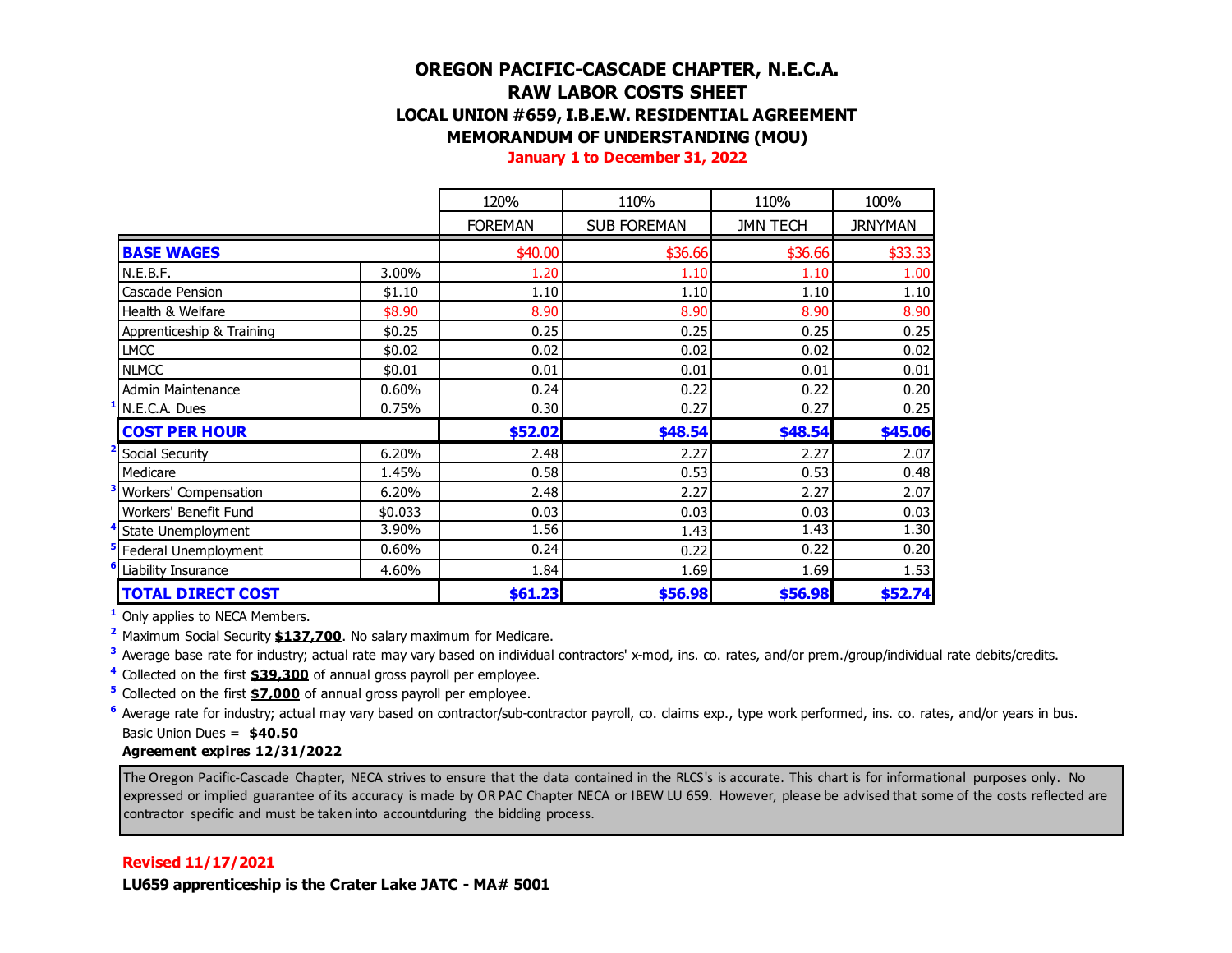**OREGON - COLUMBIA CHAPTER, NECA<br>
RAW LABOR COSTS - STATE OF OREGON**<br>
Local Union #48 I.B.E.W. Inside Agreement<br>
January 1, 2005 through December 31, 2005<br>
Per Hour Dollar Values

| Social Security 2012          | 6.20%   |  |  |  |  |  |  |  |  |  |  |  |  |
|-------------------------------|---------|--|--|--|--|--|--|--|--|--|--|--|--|
| Medicare 2012                 | 1.45%   |  |  |  |  |  |  |  |  |  |  |  |  |
| Workers' Comp Insurance 2012  | 6.20%   |  |  |  |  |  |  |  |  |  |  |  |  |
| Workers' Benefit Fund 2012    | \$0.033 |  |  |  |  |  |  |  |  |  |  |  |  |
| State Unemployment Tax 2012   | 3.90%   |  |  |  |  |  |  |  |  |  |  |  |  |
| Federal Unemployment Tax 2012 | 0.60%   |  |  |  |  |  |  |  |  |  |  |  |  |
| Liability Insurance 2012      | 4.60%   |  |  |  |  |  |  |  |  |  |  |  |  |
|                               |         |  |  |  |  |  |  |  |  |  |  |  |  |
|                               |         |  |  |  |  |  |  |  |  |  |  |  |  |
|                               |         |  |  |  |  |  |  |  |  |  |  |  |  |
|                               |         |  |  |  |  |  |  |  |  |  |  |  |  |
|                               |         |  |  |  |  |  |  |  |  |  |  |  |  |
|                               |         |  |  |  |  |  |  |  |  |  |  |  |  |
|                               |         |  |  |  |  |  |  |  |  |  |  |  |  |
|                               |         |  |  |  |  |  |  |  |  |  |  |  |  |
|                               |         |  |  |  |  |  |  |  |  |  |  |  |  |
|                               |         |  |  |  |  |  |  |  |  |  |  |  |  |
|                               |         |  |  |  |  |  |  |  |  |  |  |  |  |
|                               |         |  |  |  |  |  |  |  |  |  |  |  |  |